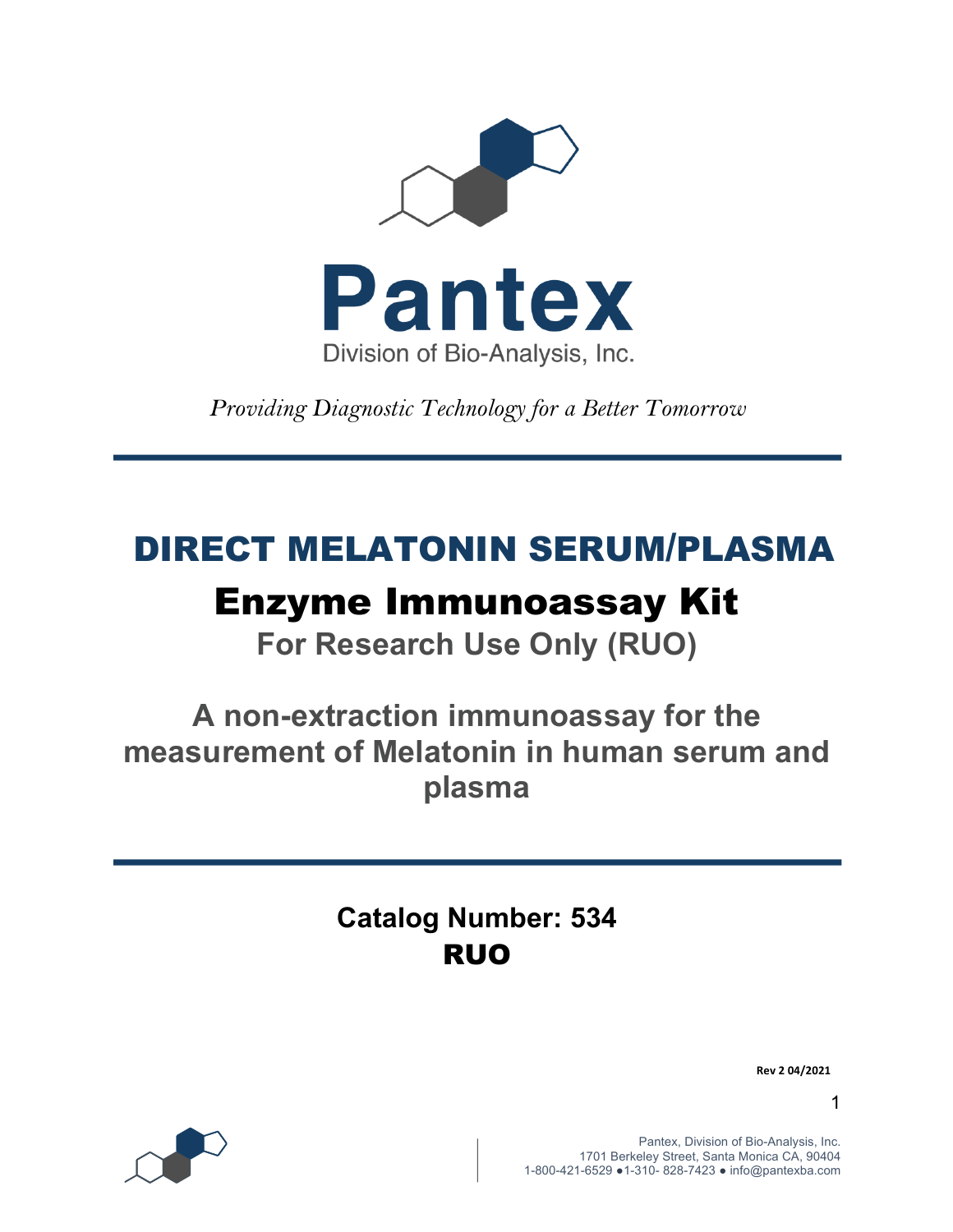|                         | <b>TABLE OF CONTENTS</b>                         |                |  |  |  |  |  |
|-------------------------|--------------------------------------------------|----------------|--|--|--|--|--|
|                         |                                                  | Page(s)        |  |  |  |  |  |
| I                       | <b>Intended Use and Description</b>              | 3              |  |  |  |  |  |
| Ш                       | <b>Assay Background</b>                          | 3              |  |  |  |  |  |
| Ш                       | <b>Assay Principle</b>                           | 3              |  |  |  |  |  |
| IV                      | <b>Reagents Provided and Reagent Preparation</b> | $3 - 4$        |  |  |  |  |  |
| $\mathbf V$             | <b>Storage and Stability</b>                     | 4              |  |  |  |  |  |
| VI                      | Materials Needed but not Supplied                | 5              |  |  |  |  |  |
| VII                     | Sample Collection, Processing and Storage        | 5              |  |  |  |  |  |
| <b>VIII</b>             | <b>Assay Procedure Summary Flow Sheet</b>        | 6              |  |  |  |  |  |
| $\mathsf{I} \mathsf{X}$ | <b>Assay Procedure</b>                           | $6 - 7$        |  |  |  |  |  |
| X                       | <b>Typical Results</b>                           | 7              |  |  |  |  |  |
| XI                      | Calculation                                      | $\overline{7}$ |  |  |  |  |  |
| XII                     | <b>Quality Control</b>                           | 8              |  |  |  |  |  |
| <b>XIII</b>             | <b>Expected Values</b>                           | 8              |  |  |  |  |  |
| XIV                     | <b>Performance Characteristics</b>               | 8              |  |  |  |  |  |
|                         | A. Specificity of the Antiserum                  | 8              |  |  |  |  |  |
|                         | <b>B.</b> Sensitivity                            | 8              |  |  |  |  |  |
|                         | C. Precision and Reproducibility                 | 9              |  |  |  |  |  |
|                         | <b>D.</b> Dilution Study                         | 10             |  |  |  |  |  |
|                         | E. Recovery                                      | 10             |  |  |  |  |  |
| XV                      | Limitations                                      | 11             |  |  |  |  |  |
| XVI                     | Precautions                                      | 11             |  |  |  |  |  |
| <b>XVII</b>             | <b>References</b>                                | 12             |  |  |  |  |  |



2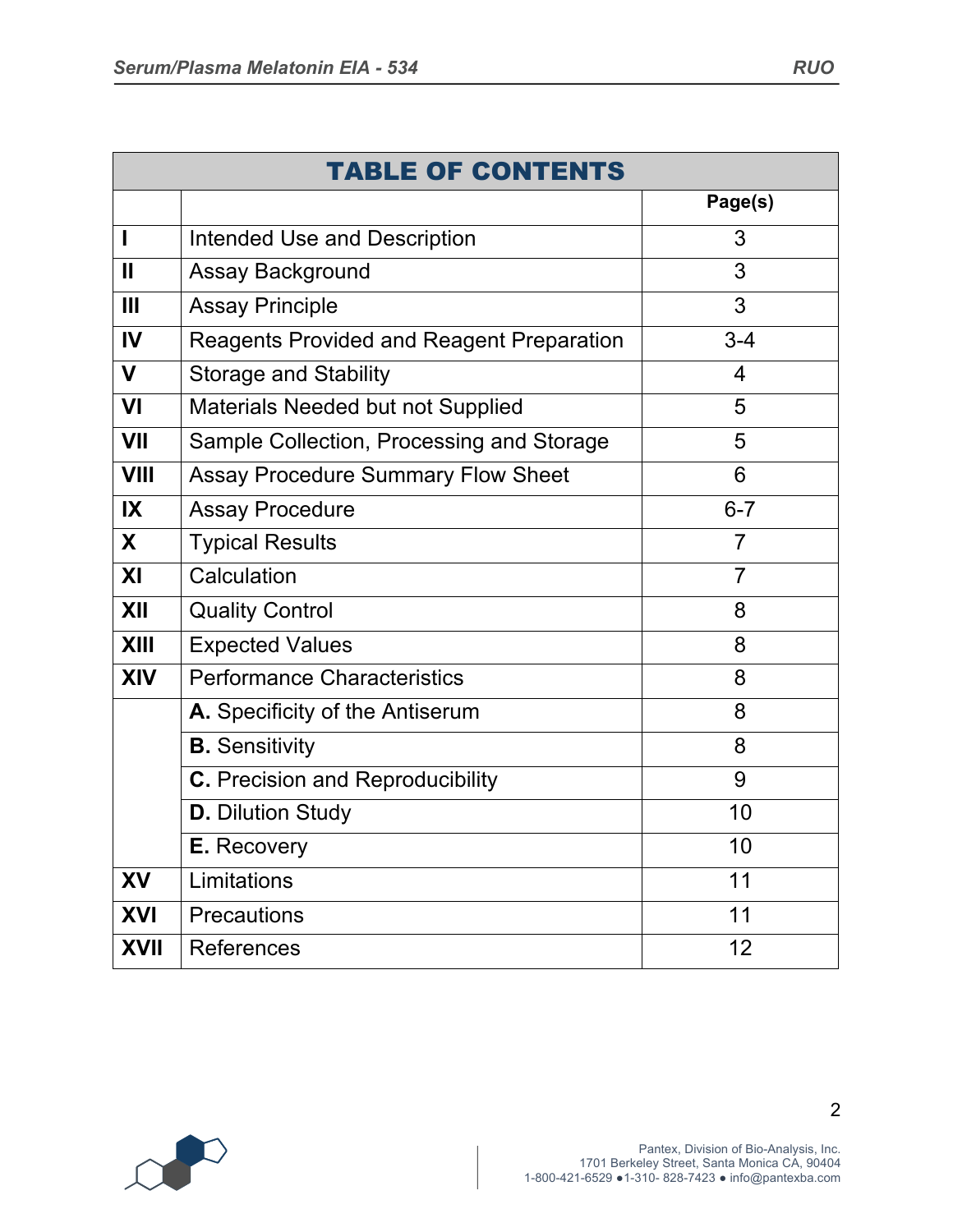## **I. Intended Use and Description**

The Pantex Direct Melatonin Serum/Plasma Kit, Cat #534 is a rapid, sensitive and specific EIA designed and validated for the Direct quantitative measurement of Melatonin in human serum and plasma.

# **II. Assay Background**

Melatonin (N-Acetyl-5-methoxytrptamine) is a biogenic amine that is found in animals and plants. In mammals, melatonin is produced by the pineal gland. Its secretion increases in darkness and decreases during exposure to light. Melatonin is implicated in the regulation of sleep, mood and reproduction. Melatonin is also an effective antioxidant. (1-6)

## **III. Assay Principle**

The Pantex Direct Melatonin Serum/Plasma Kit, Cat #534 is based on the competition principal and microplate separation. Melatonin in calibrators and samples compete with a fixed amount of melatonin conjugated to horse radish peroxidase (Melatonin-HRP) for binding sites with a rabbit melatonin monoclonal antiserum bound to GARGG (goat antirabbit gamma globulin) coated wells of a microplate. After incubation, unbound components are washed away, enzyme substrate solution is added and a blue color formed. This reaction is stopped with an acid solution to produce a yellow color. The optical density is then read at 450 nm. The amount of Melatonin-HRP detected is inversely proportional to the amount of melatonin in a sample.

# **IV. Reagents Provided and Reagent Preparation**

Store all other reagents at 2 to 8°C. Use only reagents supplied with this kit. Do not interchange reagents with different lot numbers. Expiration dates and lot numbers are printed on the labels.

- **1. GARGG Plate**: One 96 well microplate (12x8 breakable strip wells) coated with goat anti-rabbit gamma globulin placed in a resealable foil bag with desiccant. One (1) 96 well kit is sufficient for 40 duplicate patient measurements.
- **2. Melatonin Calibrators ready to use**:1 bottle each, 0.5 mL. 0, 3, 10, 30, 100 and 300 pg/mL.
- **3. Melatonin Control #1:** 1 bottle, 0.5 mL. The concentration is stated on the label.
- **4. Melatonin Control #2:** 1 bottle, 0.5 mL. The concentration is stated on the label.

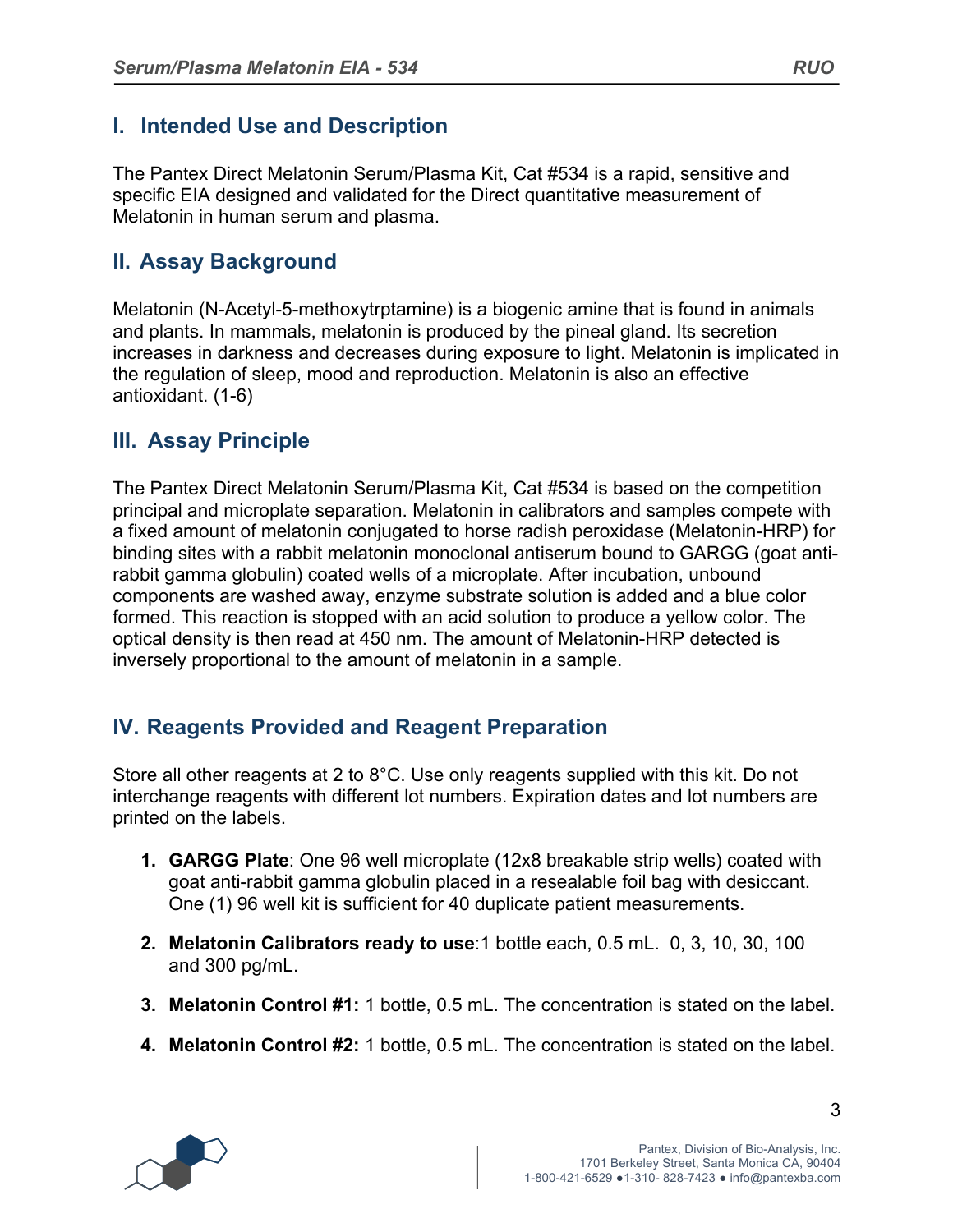- **5. Melatonin EIA rabbit monoclonal Antibody:** 1 bottle, 6 mL. The solution is blue.
- **6. Melatonin-Horseradish Peroxidase (HRP) conjugate**. 1 amber bottle, 6 mL. Melatonin derivative is conjugated to horseradish peroxidase. The solution is yellow and light sensitive.
- **7. Wash solution (10X concentrated) EIA #1**: 1 bottle, 50 mL of phosphate buffered saline, pH 7.4. Prior to use dilute 1:10 with deionized water.
- **8. Color Development Reagent EIA #1**: 1 amber plastic bottle, 15 mL of Tetramethylbenzidine (TMB) plus hydrogen peroxide. Light sensitive.
- **9. Stopping Solution EIA #1**: 1 bottle of a 15 mL mixture of diluted sulfuric and hydrochloric acid solution.

# **V. Storage and Stability**

- When stored at  $2^\circ$   $8^\circ$ C, unopened reagents will retain activity until the expiration date. Do not use reagents beyond this date.
- Use only reagents supplied with this kit. Do not interchange reagents with different lot numbers.
- Opened reagents must be stored at  $2^{\circ}$  8°C.
- Microtiter wells must be stored at  $2^\circ$   $8^\circ$ C. Once the foil bag has been opened, care should be taken to reseal tightly.
- Opened kits retain activity for 28 days if stored as described above.
- Expiration dates and lot numbers are printed on the labels.

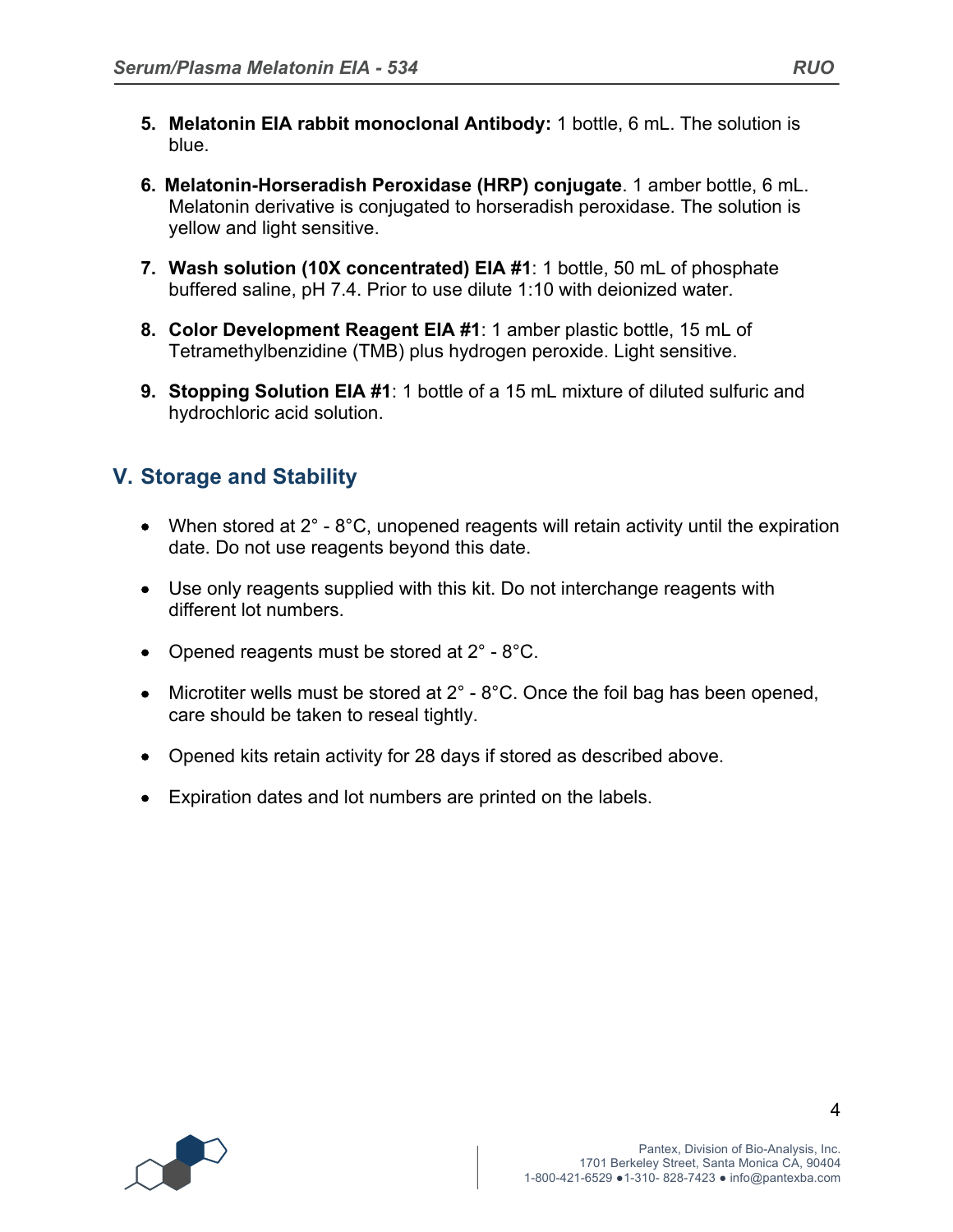## **VI. Materials Needed but not Supplied**

- Device to dispense accurately 25 µL and 50 µL.
- Multichannel pipettors.
- Microplate or orbital shaker
- Vortex Mixer
- Microplate washer (not required, plates can be washed manually).
- Microplate reader capable of reading 450 nm with 4 parameter data reduction or comparable software.
- Plate Sealers
- Suitable serum or plasma sample collection device.

## **VII. Sample Collection, Processing and Storage**

#### **Serum, Plasma (EDTA, Heparin)**

The usual precautions for venipuncture should be observed. It is important to preserve the chemical integrity of a blood specimen from the moment it is collected until it assayed. Do not use grossly hemolytic, icteric or grossly lipemic specimens. Samples appearing turbid should be centrifuged before testing to remove any particulate material.

|                  |         | <b>Storage:</b> $2^{\circ}C - 8^{\circ}C$   $\leq$ -20 <sup>°</sup> C (Aliquots)   $\leq$ -40 <sup>°</sup> C (Aliquots) |        | Keep away from heat or<br>direct sun light. Avoid repeated |
|------------------|---------|-------------------------------------------------------------------------------------------------------------------------|--------|------------------------------------------------------------|
| <b>Stability</b> | 24 hrs. | 3 months                                                                                                                | , vear | freeze-thaw cycles.                                        |



5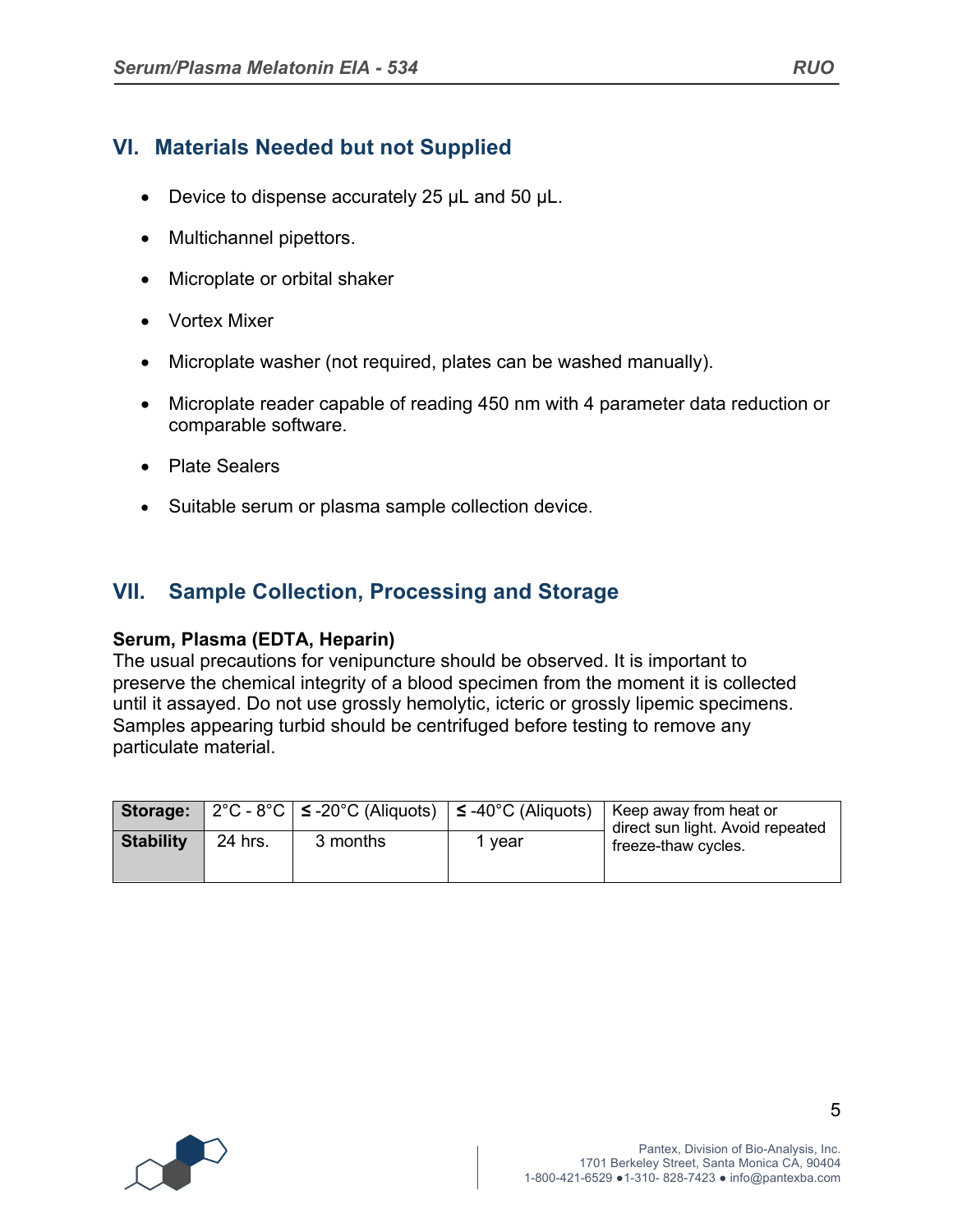| calibrators<br>pg/mL<br><b>Melatonin</b><br>$\dot{q}$ | Control,<br>Sample<br>Calibrator,<br>ᆯ | <b>Working Reagent</b><br><b>HRP Melatonin</b><br>(TM) | Anti-Melatonin<br>(11) | Incubate for 2 hrs. at Room<br>Temperature, shaking. | Solution.<br>10X<br><b>Diluted</b><br>[L<br>Ε<br><b>Wash</b> | $\mathsf{X}$ | Development<br>Reagent<br>(11)<br>Color | room temperature<br>ಕ | Stopping Solution<br>(Tn) | ξ<br>at 450 |
|-------------------------------------------------------|----------------------------------------|--------------------------------------------------------|------------------------|------------------------------------------------------|--------------------------------------------------------------|--------------|-----------------------------------------|-----------------------|---------------------------|-------------|
| $\mathbf 0$                                           | 25                                     | 50                                                     | 50                     |                                                      | 125                                                          | <b>Wash</b>  | 125                                     | min.                  | 125                       |             |
| $\mathfrak{S}$                                        | 25                                     | 50                                                     | 50                     |                                                      | 125                                                          |              | 125                                     |                       | 125                       | Read        |
| 10                                                    | 25                                     | 50                                                     | 50                     |                                                      | 125                                                          |              | 125                                     | 30                    | 125                       |             |
| 30                                                    | 25                                     | 50                                                     | 50                     |                                                      | 125                                                          |              | 125                                     |                       | 125                       | Mix.        |
| 100                                                   | 25                                     | 50                                                     | 50                     |                                                      | 125                                                          |              | 125                                     | Incubate              | 125                       |             |
| 300                                                   | 25                                     | 50                                                     | 50                     | Mix.                                                 | 125                                                          |              | 125                                     |                       | 125                       |             |
| Control 1                                             | 25                                     | 50                                                     | 50                     |                                                      | 125                                                          |              | 125                                     |                       | 125                       |             |
| Control 2                                             | 25                                     | 50                                                     | 50                     |                                                      | 125                                                          |              | 125                                     | Mix.                  | 125                       |             |
| Sample                                                | 25                                     | 50                                                     | 50                     |                                                      | 125                                                          |              | 125                                     |                       | 125                       |             |

# **VIII. Assay Procedure Summary Flow Sheet**

## **IX. Assay Procedure**

- **1.** It is recommended that the **calibrators**, **controls** and **samples** should be tested in duplicate and the mean value should be used to report the results.
- **2.** To the GARGG microplate dispense **25 µL** of ready to use **serum Melatonin EIA Calibrators** (0, 3, 10, 30, 100 and 300 pg/mL), **controls**, and **samples**.
- **3.** Add **50 µL** of **Melatonin-HRP Working Reagent** to all wells.
- **4.** Add **50 µL** of **Anti-Melatonin EIA rabbit monoclonal antibody**.
- **5.** Cover microplate with plastic sealer. Incubate by shaking on a microplate orbital shaker set a 500 - 900 rpm for **2 hours** at room temperature.
- **6.** After incubation, decant the contents of the wells. Wash 3 times with 300 µL of **diluted Wash Solution.** After the 3rd wash, invert the GARGG microplate on absorbent paper and tap dry.

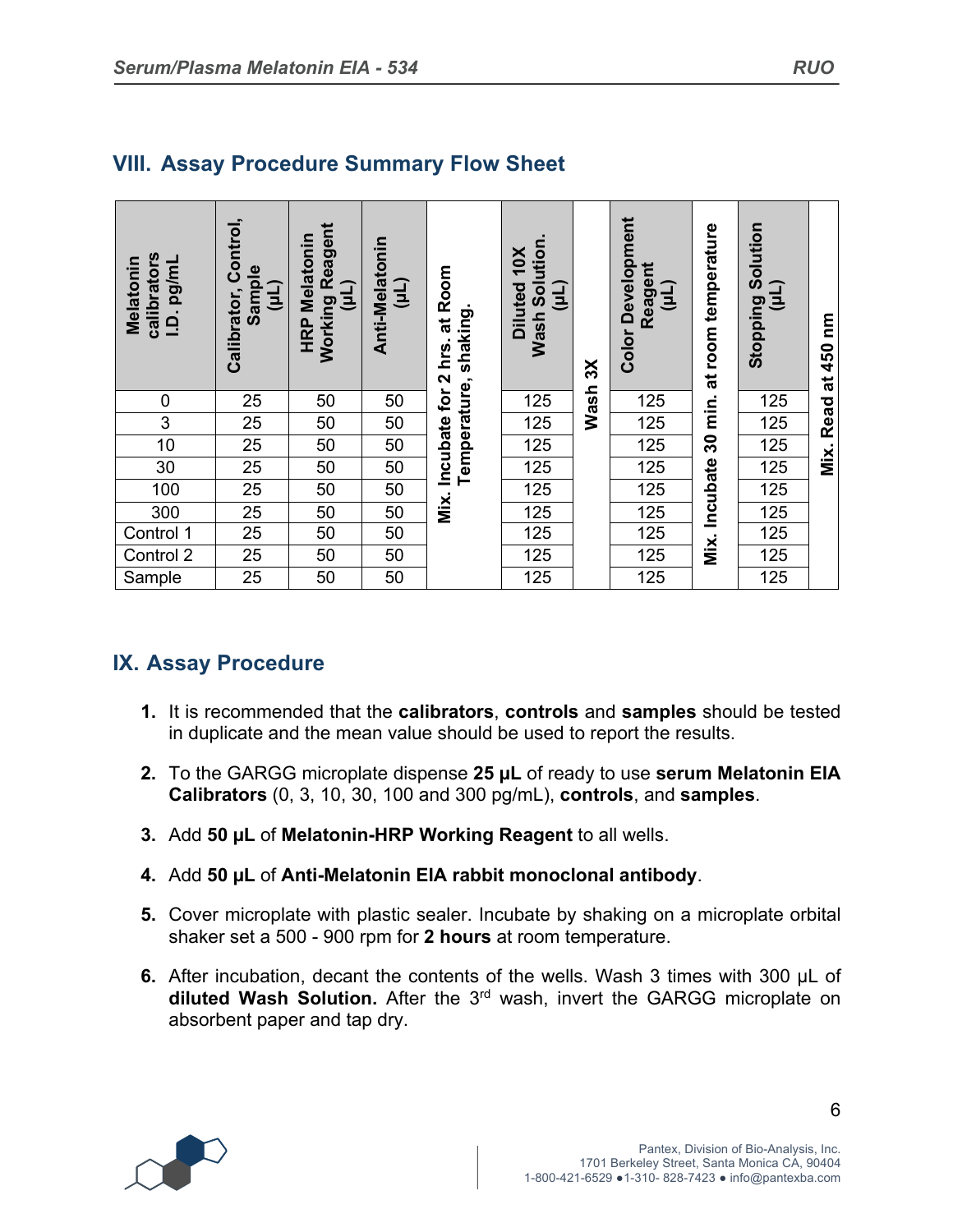- **7.** Dispense **125 µL of Color Development reagent EIA #1** into each well. Shake briefly (manual). Cover microplate with plastic sealer. Incubate for **30 minutes at room temperature**.
- **8.** Dispense **125 µL of Stopping Solution EIA #1** into each microtiter well of the GARGG plate. Shake briefly (manual). Color changes from blue to yellow.
- **9.** Read at 450 nm on a microplate reader within 10 minutes.

Note: If samples exceed the upper end of the measuring range of 300 pg/mL, dilute with zero calibrator and make appropriate concentration correction.

| <b>Typical Calibration Curve (Actual assay)</b> |                                              |          |                         |  |  |  |
|-------------------------------------------------|----------------------------------------------|----------|-------------------------|--|--|--|
| <b>Calibrators</b><br>(pg/mL)                   | <b>Mean</b><br><b>Absorbance</b><br>(450 nm) | $%$ B/Bo | <b>Value</b><br>(pg/mL) |  |  |  |
| $\overline{0}$                                  | 2.81                                         | 100      | $\overline{0}$          |  |  |  |
| 3                                               | 2.51                                         | 89.3     | 3                       |  |  |  |
| 10                                              | 1.97                                         | 70.1     | 10                      |  |  |  |
| 30                                              | 1.29                                         | 46.0     | 30                      |  |  |  |
| 100                                             | 0.55                                         | 19.6     | 100                     |  |  |  |
| 300                                             | 0.23                                         | 8.2      | 300                     |  |  |  |
| Control I                                       | 2.24                                         | 79.7     | 6.1                     |  |  |  |
| Control II                                      | 0.63                                         | 22.4     | 86.9                    |  |  |  |
| Sample I                                        | 2.39                                         | 85.1     | 4.3                     |  |  |  |
| Sample II                                       | 1.35                                         | 48.0     | 26.8                    |  |  |  |
| Sample III                                      | 0.61                                         | 21.7     | 91.2                    |  |  |  |

# **X. Typical Results**

# **XI. Calculation**

Determine the concentrations of the controls and unknowns by interpolation using Software capable of logistics using a 4-parameter sigmoid minus curve fit.

| Analytical measuring range (AMR) | $3.0 - 300$ pg/mL |
|----------------------------------|-------------------|
|----------------------------------|-------------------|



.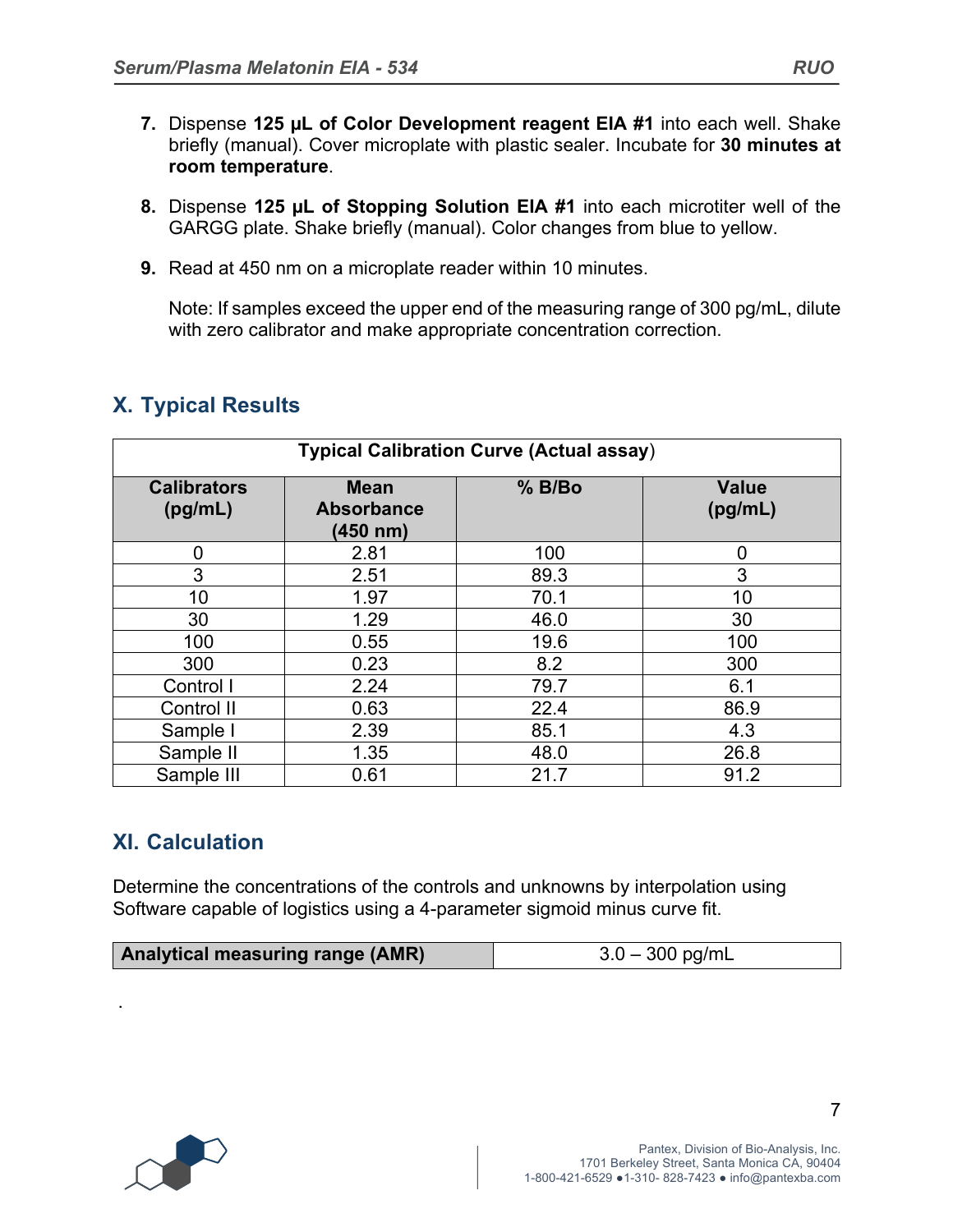## **XII. Quality Control**

The expected values for the controls are stated on the certificate of analysis, which are included in the kit. The results can only be accepted if the expected values are met. Follow federal, state and local guidelines for testing quality control materials.

## **XIII. Expected Values**

| <b>Time</b> |     | <b>Mean</b><br><b>Melatonin in Serum</b> | 90 % percentile    |
|-------------|-----|------------------------------------------|--------------------|
| 03:00 A.M.  | 129 | 78.2 pg/mL                               | $18.5 - 180$ pg/mL |
| 08:00 A.M.  | 128 | $28.5$ pg/mL                             | $3.8 - 80.4$ pg/mL |

*Reference: Terzieva et al Clin lab (2009) 55(9-10), 359-61*

Studies of Melatonin Levels in humans show a considerable inter-individual variation. Therefore, it is recommended that each laboratory establish its own range of normal values.

## **XIV. Performance Characteristics**

#### **A. Specificity of the Antiserum:**

| <b>Compounds</b>        | % Cross-reactivity |
|-------------------------|--------------------|
| N-Acetylserotonin       | 0.38               |
| 5-MethoxyTrytophol      | < 0.001            |
| 5-Methoxy-DL-Thyptophan | < 0.001            |
| Serotonin Hydrochloride | < 0.001            |
| 5-Methoxytryptamine     | 0.15               |
| 6-Hydroxy melatonin     | < 0.001            |

### **B. Sensitivity:**

#### **Analytical Sensitivity**

The lower limit of sensitivity was determined by interpolating the mean optical density minus 2 SDs of 20 values at the 0 pg/mL level. The minimal concentration of Melatonin that can be distinguished from 0 is 2.5 pg/mL.



8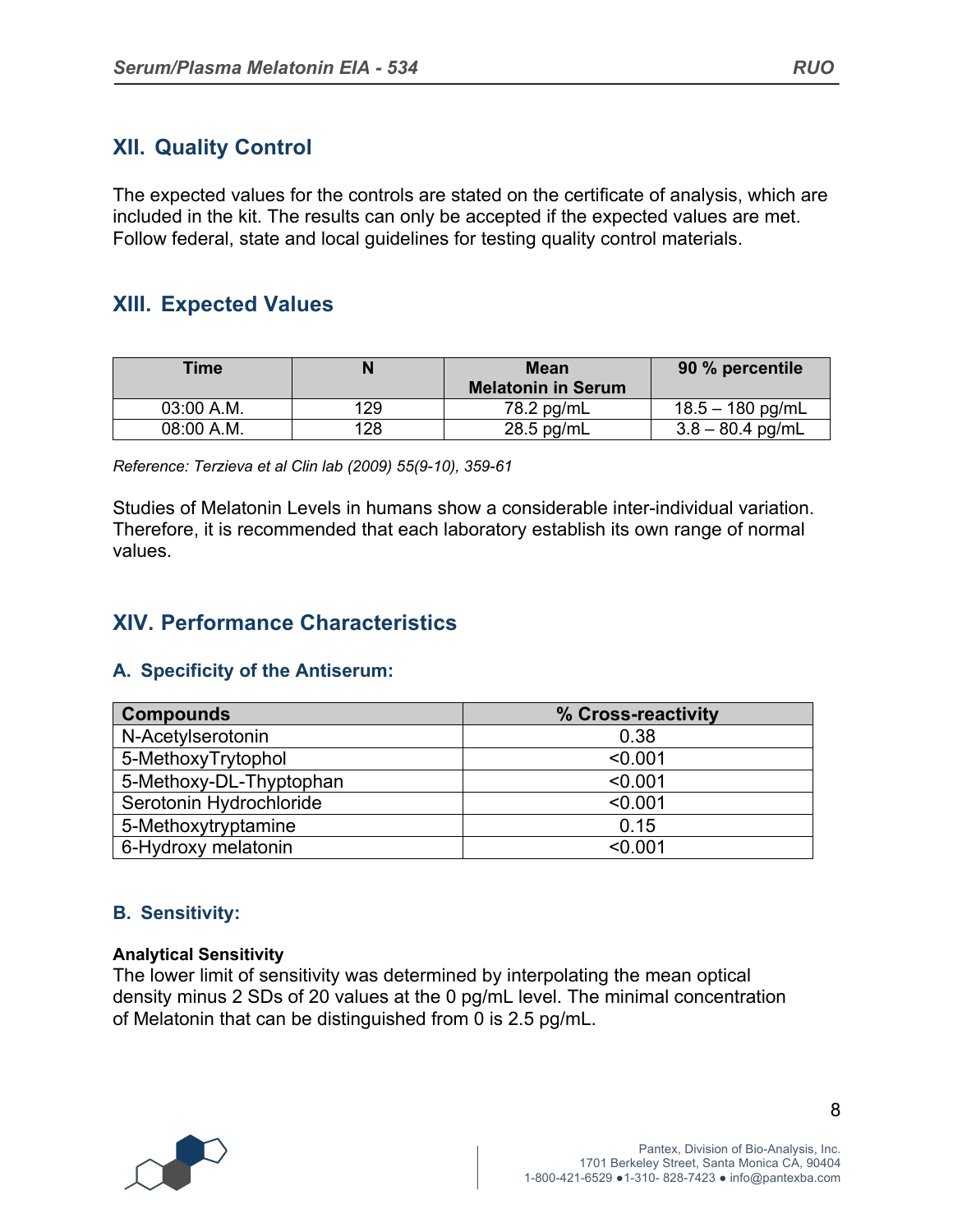### **C. Precision and Reproducibility:**

#### *Intra-assay*

The intra-assay precision was determined from the mean of 20 replicates of low, medium and high samples.

| <b>Sample</b> |    | <b>Mean</b><br>(pg/mL) | <b>Standard</b><br><b>Deviation (pg/mL)</b> | %CV |
|---------------|----|------------------------|---------------------------------------------|-----|
| Low           | 20 | 23.1                   | 2.200                                       | 9.5 |
| <b>Medium</b> | 20 | 141.6                  | 8.614                                       | 6.  |
| High          | 20 | 270.6                  | 16.987                                      | 6.3 |

#### *Inter-assay*

The inter-assay precision was determined from the mean average of the duplicates for 12 separate assays with low, medium and high pools.

| <b>Sample</b> |     | <b>Mean</b><br>(pg/mL) | <b>Standard Deviation</b><br>(pg/mL) | %CV |
|---------------|-----|------------------------|--------------------------------------|-----|
| Low           | 10. | 21.8                   | 2.147                                | 9.8 |
| <b>Medium</b> | 10  | 138.5                  | 7.254                                | 5.2 |
| High          | າາ  | 270.1                  | 18.024                               | 6.  |

#### *Inter-lot Variation*

The inter-lot precision was determined by duplicate measurements of three (3) serum pools and three (3) individual samples, using three (3) different reagent lots.

| <b>Samples</b><br>ID | Lot # 001<br>mean<br>(pg/mL) | Lot $#002$<br>mean<br>(pg/mL) | Lot $#003$<br>mean<br>(pg/mL) | Inter-lot<br>mean<br>(pg/mL) | Inter-lot<br>Std. Dev.<br>(pg/mL) | Inter-lot<br>$c_{V}$<br>(%) |
|----------------------|------------------------------|-------------------------------|-------------------------------|------------------------------|-----------------------------------|-----------------------------|
| Sample 1             | 9.3                          | 10.6                          | 10.2                          | 10.0                         | 0.666                             | 6.6                         |
| Sample 2             | 29.6                         | 28.6                          | 29.7                          | 29.3                         | 0608                              | 2.1                         |
| Sample 3             | 92.0                         | 91.2                          | 89.4                          | 90.9                         | 1.332                             | 1.5                         |
| Pool 1               | 24.3                         | 24.8                          | 24.5                          | 24.5                         | 0.252                             | 1.0                         |
| Pool 2               | 161.2                        | 147.3                         | 149.5                         | 152.7                        | 7.472                             | 4.9                         |
| Pool 3               | 273.6                        | 267.8                         | 253.9                         | 265.1                        | 10.124                            | 3.8                         |

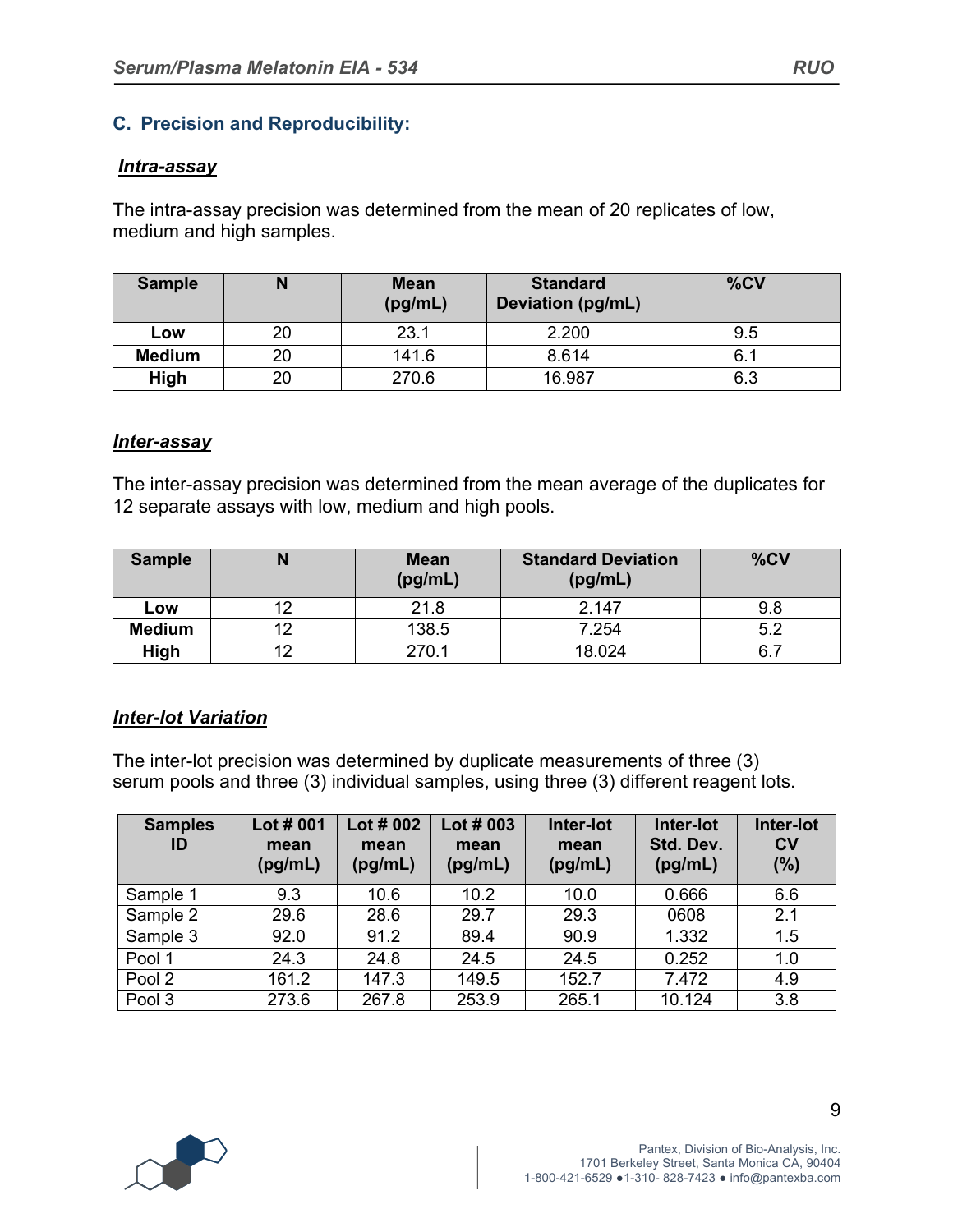### **D. Dilution Study:**

| <b>Sample</b><br>I.D. | <b>Dilution</b><br>factor | <b>Expected</b><br>(pg/mL) | <b>Observed</b><br>(pg/mL) | <b>Recovery</b><br>(%) |
|-----------------------|---------------------------|----------------------------|----------------------------|------------------------|
|                       |                           |                            |                            |                        |
| $\mathbf{1}$          |                           |                            | 30.8                       |                        |
|                       | 1:2                       | 15.400                     | 14.5                       | 94.2                   |
|                       | 1:4                       | 7.700                      | 8.4                        | 109.1                  |
|                       | 1:8                       | 3.850                      | 3.9                        | 101.3                  |
|                       | 1:16                      | 1:925                      | 2.2                        | 114.3                  |
|                       |                           |                            |                            |                        |
| $\overline{2}$        |                           |                            | 78.0                       |                        |
|                       | 1:2                       | 39.000                     | 39.9                       | 102.3                  |
|                       | 1:4                       | 19.500                     | 18.0                       | 92.3                   |
|                       | 1:8                       | 9.750                      | 10.8                       | 110.8                  |
|                       | 1:16                      | 4.875                      | 5.0                        | 102.6                  |
|                       |                           |                            |                            |                        |
| 3                     |                           |                            | 279.2                      |                        |
|                       | 1:2                       | 139.600                    | 152.5                      | 109.2                  |
|                       | 1:4                       | 69.800                     | 79.1                       | 113.3                  |
|                       | 1:8                       | 34.900                     | 32.8                       | 94.0                   |
|                       | 1:16                      | 17.450                     | 16.3                       | 93.4                   |

#### **E. Recovery**

Three serum samples with different levels of endogenous Melatonin were spiked with known quantities of Melatonin.

| <b>Sample</b> | <b>Endogenous</b><br>(pg/mL) | <b>Added</b><br>(pg/mL) | <b>Expected</b><br>(pg/mL) | <b>Observed</b><br>(pg/mL) | <b>Recovery</b><br>(%) |
|---------------|------------------------------|-------------------------|----------------------------|----------------------------|------------------------|
|               | 5.4                          | 50.0                    | 55.4                       | 58.5                       | 105.6                  |
|               | 6.9                          | 100.0                   | 106.9                      | 121.4                      | 113.6                  |
|               | 4.3                          | 200.00                  | 204.3                      | 208.6                      | 102.1                  |

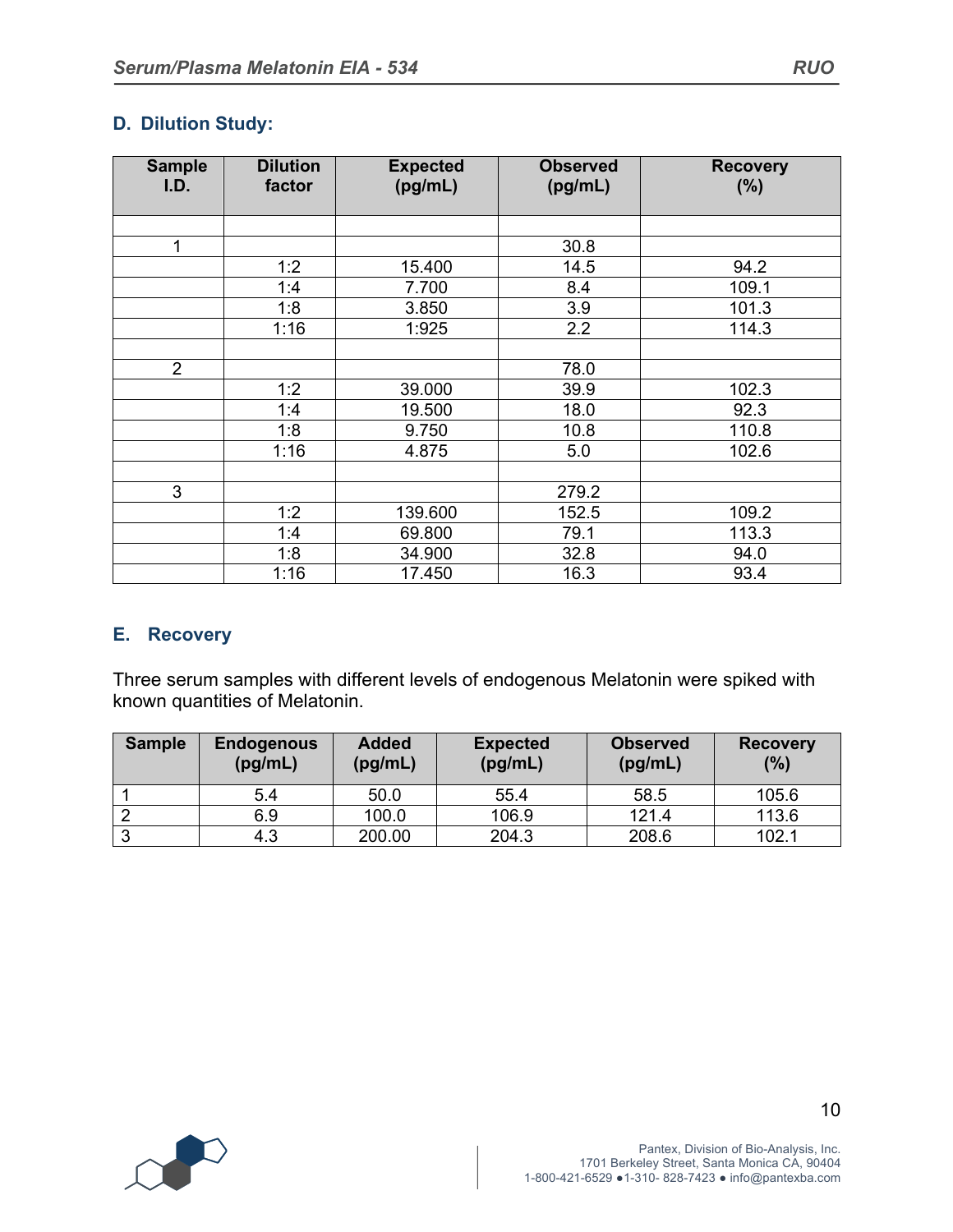# **XV. Limitations**

- The Pantex Direct Melatonin Serum/ Plasma EIA Kit reagents are optimized to measure melatonin in human serum or plasma.
- Avoid the use of samples containing blood contamination.,
- Samples containing Azide or thimerosal are unsuitable for this assay.
- Avoid repeated freezing and thawing of serum or plasma samples after the initial freeze/thaw.

## **XVI. Precautions**

- Only physician, clinical labs, research labs and hospital labs may acquire, possess and use the kit.
- Compare contents and packing list, if there is breakage or shortage, notify Pantex immediately.
- Do not pipet reagents by mouth.
- Do not smoke, eat or drink while performing assay.
- Wear disposable rubber gloves.
- Treat all serum or plasma samples as potentially infectious.
- Do not mix reagent lot numbers or alter in any way the reagents in this kit. If this is done, Pantex will not be responsible for the performance of the assay.
- Avoid contact with the Color Development Reagent (TMB). It contains solvents that can irritate skin and mucus membranes. If contact is made, wash thoroughly with water.
- Avoid contact with the stopping solution. It contains acid. If contact is made, rinse thoroughly with water.